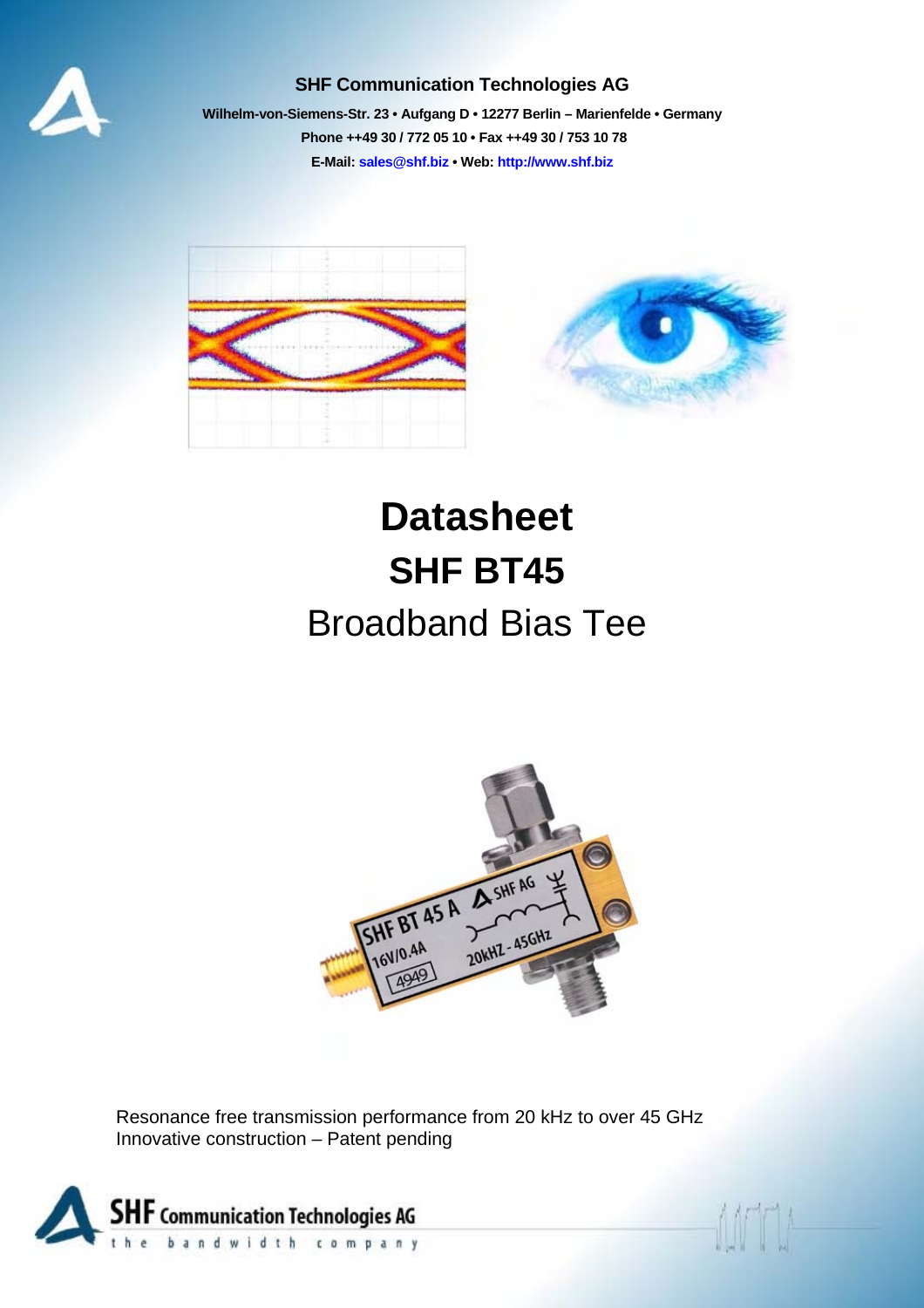

# **Specifications – SHF BT45**

| <b>Parameter</b>           | <b>Symbol</b>     | <b>Unit</b>     | Min | <b>Typ</b> | <b>Max</b> | <b>Conditions</b> |
|----------------------------|-------------------|-----------------|-----|------------|------------|-------------------|
| High frequency 3 dB point  | $f_{\text{HIGH}}$ | <b>GHz</b>      | 45  |            |            |                   |
| Low frequency 3 dB point * | $f_{LOW}$         | kHz             |     |            | 20         | at 0.4 A          |
| Insertion loss             | $S_{21}$          | dB              |     |            | 1.5        | $<$ 40 GHz        |
| Input return loss          | $S_{11}$          | dB              |     |            | $-17$      | >40 MHz <15 GHz   |
|                            |                   |                 |     |            | $-15$      | $<$ 20 GHz        |
|                            |                   |                 |     |            | $-10$      | $<$ 45 GHz        |
| <b>Isolation</b>           |                   | dB              |     |            | -40        |                   |
| Maximum input power        | $P_{\text{max}}$  | d <sub>Bm</sub> |     |            | 30         |                   |
| Rise time/fall time        | $t_r/t_f$         | ps              |     |            | 5          | 2080%             |
| Bias voltage *             | V <sub>bias</sub> | $\vee$          |     |            | 16         | $0.4 A*$          |
| Input connector            |                   |                 |     |            |            | $K(2.9$ mm)       |
| Output connector           |                   |                 |     |            |            | $K(2.9$ mm)       |
| <b>Dimensions</b>          |                   | mm              |     |            |            | 40x13x12.6        |

 $*$  High current and high voltage bias tees are also available – this affects the  $f_{Low}$  value.

# **Group delay**



Aperture of group delay measurement: 81 MHz

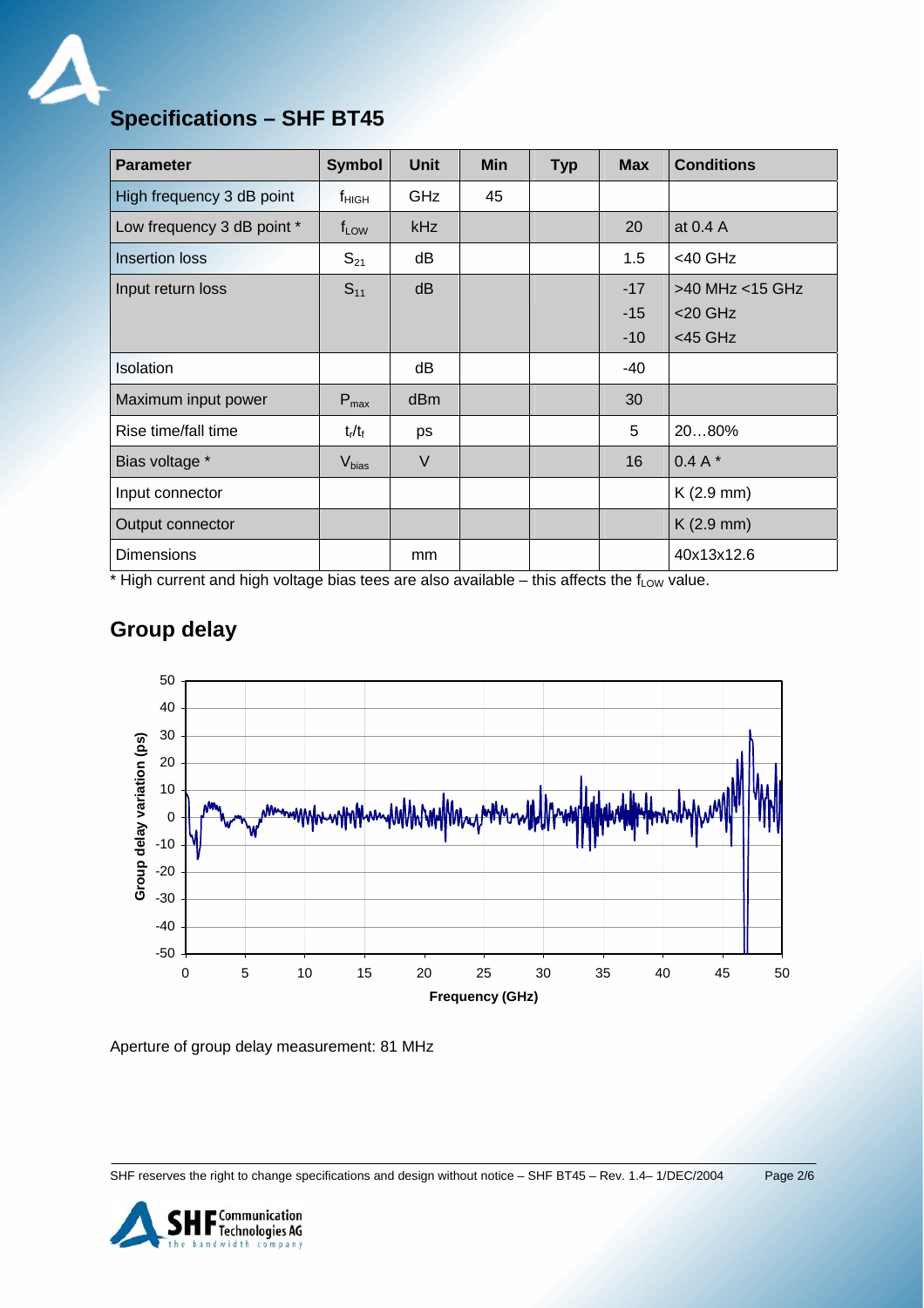







SHF reserves the right to change specifications and design without notice – SHF BT45 – Rev. 1.4– 1/DEC/2004 Page 3/6

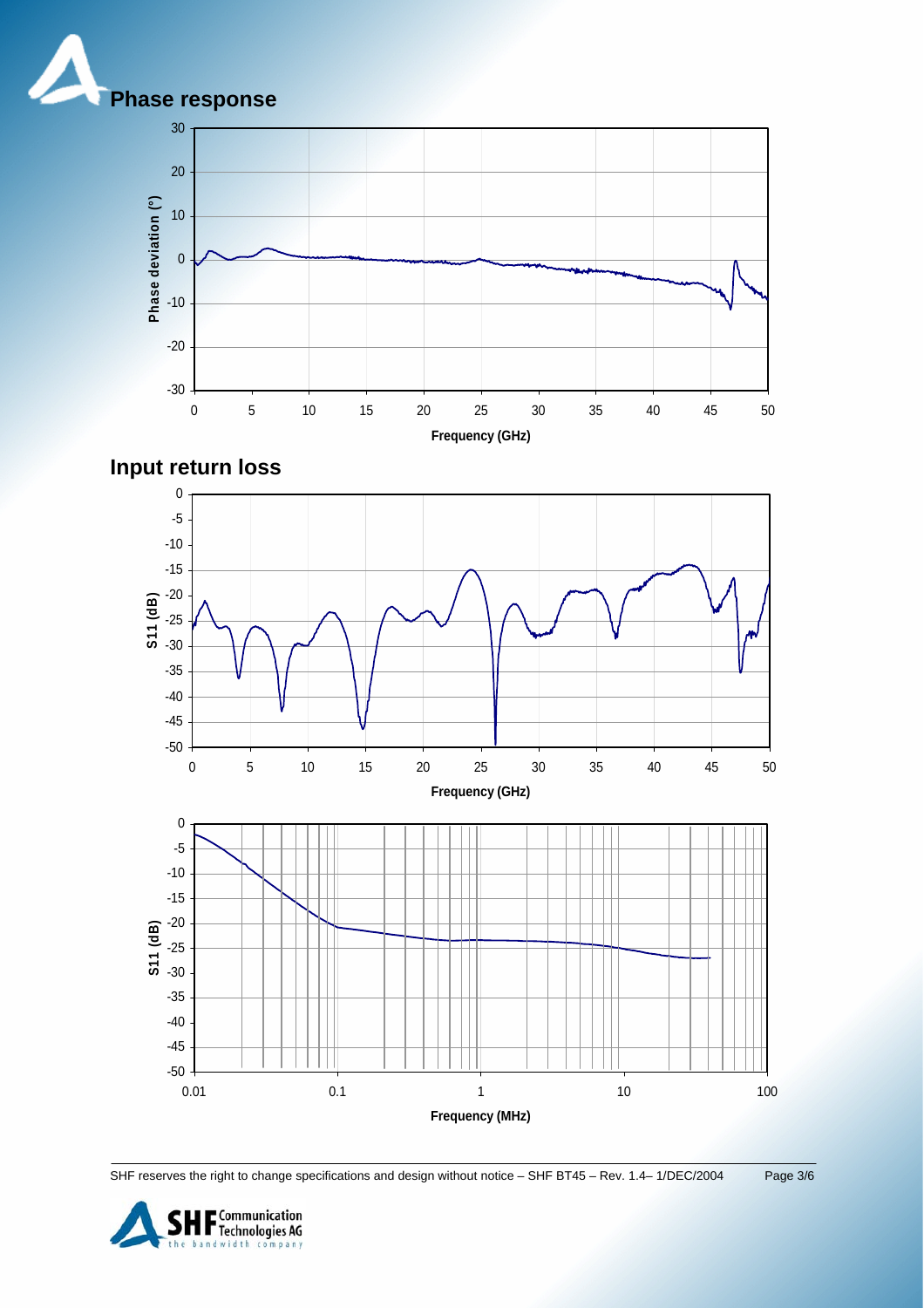

Standard version



The spike at 47GHz is due to moding of the K connectors

SHF reserves the right to change specifications and design without notice – SHF BT45 – Rev. 1.4– 1/DEC/2004 Page 4/6

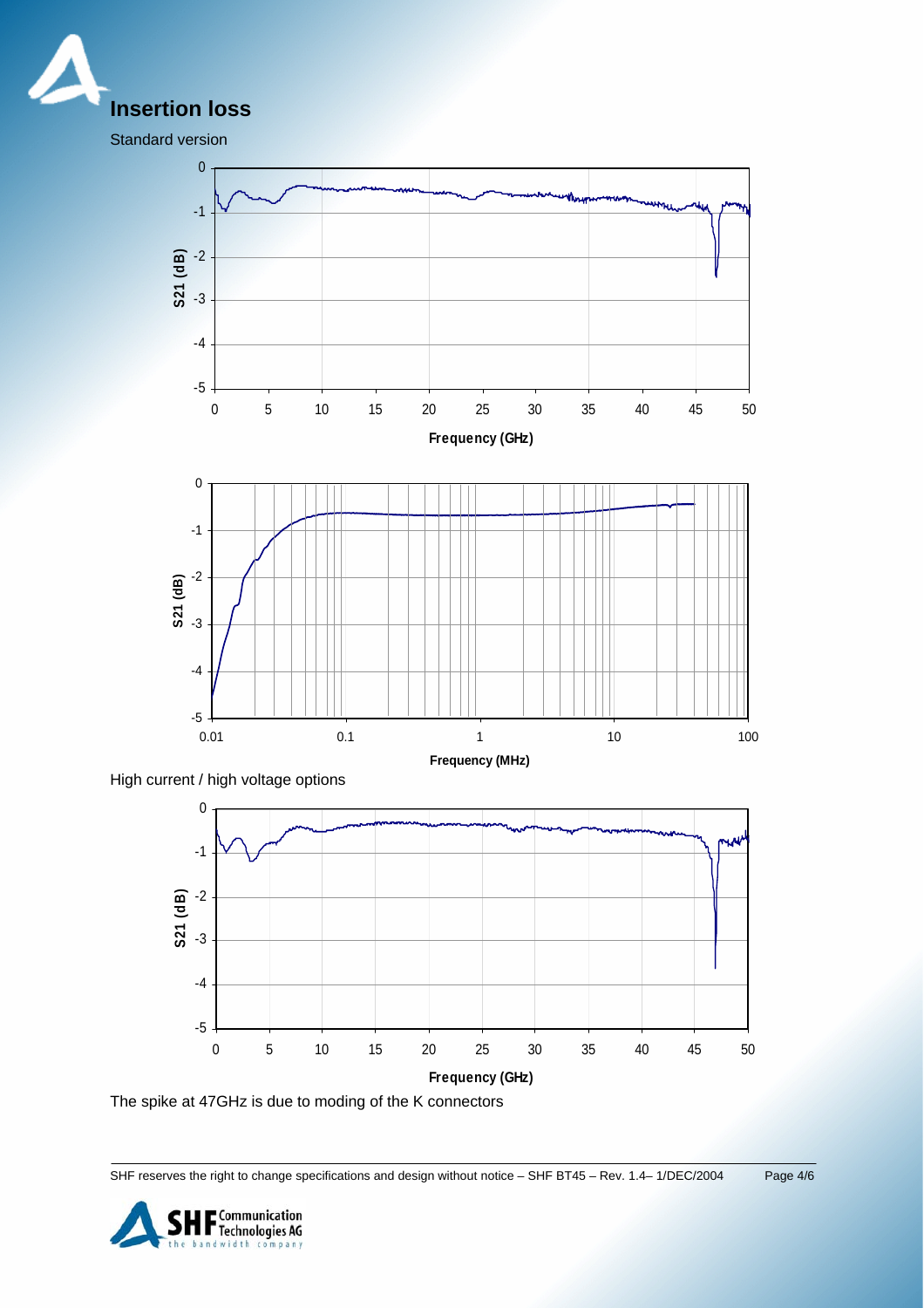



Measured between DC port and HF port.

# **Options**

The following options are available for the BT45. The table provides a summary of all options.

#### **HV100**

Maximum bias voltage: 100 V Maximum bias current: 400 mA Low frequency 3dB point: 400 kHz

#### **HV200**

Maximum bias voltage: 200 V Maximum bias current: 400 mA Low frequency 3dB point: 2 MHz

#### **HVC100/1000**

Maximum bias voltage: 100 V Maximum bias current: 1 A Low frequency 3dB point: 300 MHz

## **HC600**

Maximum bias voltage: 16 V Maximum bias current: 600 mA Low frequency 3dB point: 1 MHz

#### **HC1000**

Maximum bias voltage: 16 V Maximum bias current: 1 A Low frequency 3dB point: 300 MHz

## **HC2000**

Maximum bias voltage: 16 V Maximum bias current: 2 A Low frequency 3dB point: 1 GHz

|             | 400mA           | 600mA         | <b>1A</b>       | 2A            |
|-------------|-----------------|---------------|-----------------|---------------|
| U           |                 |               |                 |               |
| <b>16V</b>  |                 |               |                 |               |
|             | $f_L = 20$ kHz  | $f_L = 1$ MHz | $f_L = 300$ MHz | $f_L = 1$ GHz |
| <b>100V</b> |                 |               |                 |               |
|             | $f_L = 400$ kHz |               | $f_L = 300$ MHz |               |
| <b>200V</b> |                 |               |                 |               |
|             | $f_L = 2 MHz$   |               |                 |               |

SHF reserves the right to change specifications and design without notice - SHF BT45 - Rev. 1.4-1/DEC/2004 Page 5/6